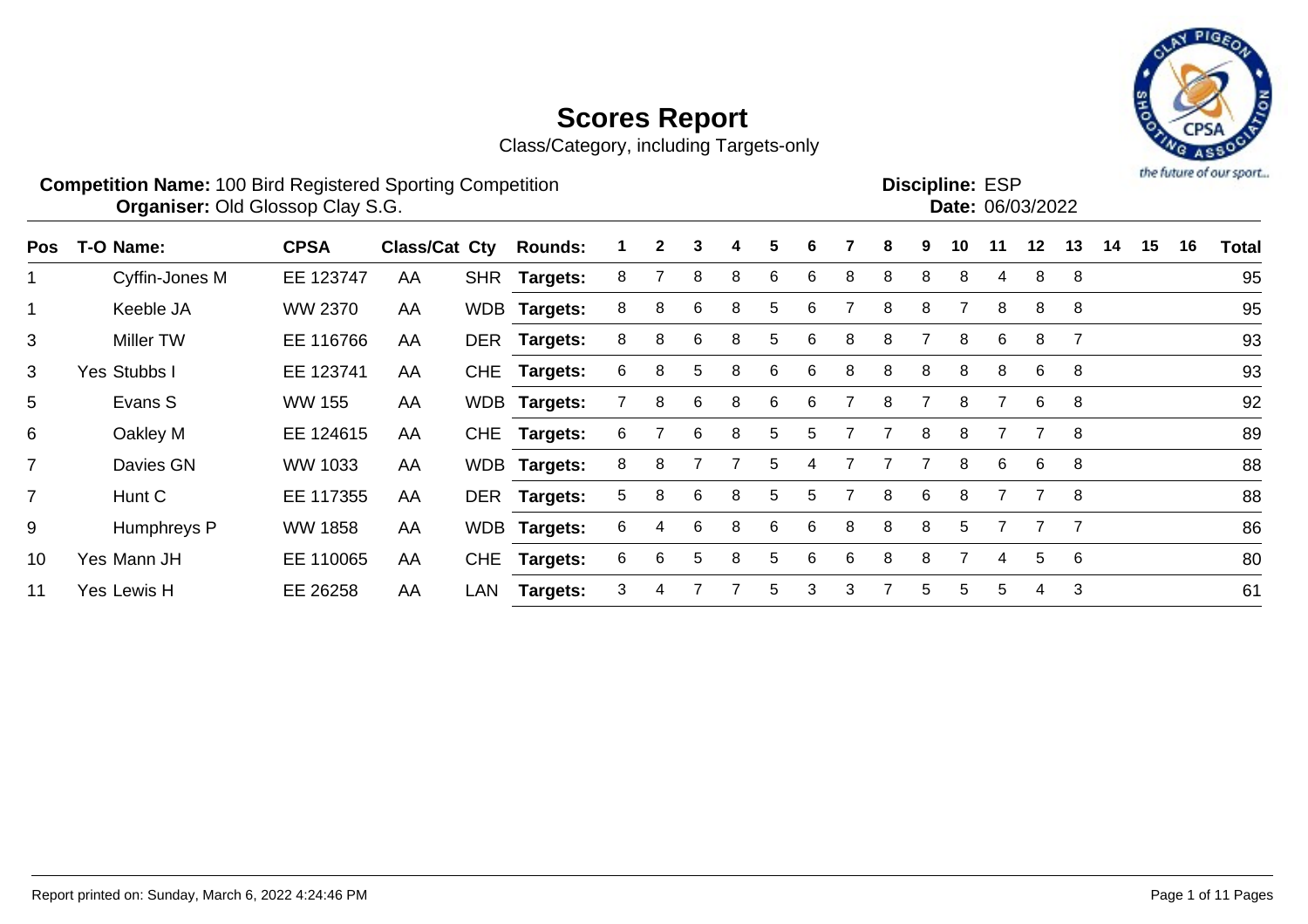Class/Category, including Targets-only



#### **Competition Name:** 100 Bird Registered Sporting Competition **EXP EXP Competition EXP Organiser:** Old Glossop Clay S.G. **Community Contract Contract Contract Contract Contract Contract Contract Contract Contract Contract Contract Contract Contract Contract Contract Contract Contract Contract Contract Contr**

| <b>Discipline: ESP</b> |                  |
|------------------------|------------------|
|                        | Date: 06/03/2022 |
|                        |                  |

| <b>Pos</b>     | T-O Name:        | <b>CPSA</b>    | Class/Cat Cty |            | <b>Rounds:</b>  |                | $\mathbf{2}$ | 3 | 4 | 5 | 6 |   | 8 | 9 | 10 | 11 | 12 | 13             | 14 | 15 | 16 | Total |
|----------------|------------------|----------------|---------------|------------|-----------------|----------------|--------------|---|---|---|---|---|---|---|----|----|----|----------------|----|----|----|-------|
|                | Williams L       | EE 138183      | A             | <b>CHE</b> | Targets:        |                | 8            | 6 | 8 | 5 | 5 | 8 | 8 | 8 | 8  |    | 8  | 8              |    |    |    | 94    |
| $\overline{2}$ | Yes Humphreys RJ | EE 116152      | A             |            | WAL Targets:    |                |              | 3 | 8 | 6 | 5 | 8 | 8 | 8 | 8  | 8  | 8  | $\overline{7}$ |    |    |    | 91    |
| 3              | Oakley K         | EE 124597      | A             | <b>CHE</b> | <b>Targets:</b> | 8              | 8            |   | 8 | 5 | 5 | 8 | 8 | 6 |    |    |    | 8              |    |    |    | 89    |
| 4              | Davies A         | EE 136032      | A             |            | WAL Targets:    |                | 6            | 6 | 8 | 6 | 5 |   | 8 |   |    | 5  | 6  | $\overline{7}$ |    |    |    | 85    |
| 4              | Read AJ          | EE 64203       | $\mathsf{A}$  |            | DER Targets:    | 6              |              |   | 8 | 5 | 4 | 8 | 8 |   | 6  | 6  | 8  | 8              |    |    |    | 85    |
| 6              | Yes Bate P       | EE 85393       | $\mathsf{A}$  |            | DER Targets:    | 6              | 6            |   |   | 6 | 4 | 5 | 6 |   | 8  | 7  | 8  | $\overline{7}$ |    |    |    | 84    |
| 6              | Stones D         | EE 131012      | A             |            | DER Targets:    | 6              |              |   | 8 | 6 | 6 |   | 8 | 5 | 6  | 4  | 6  | -8             |    |    |    | 84    |
| 8              | Sutton D         | EE 138882      | A             | <b>CHE</b> | Targets:        | 6              | 6            | 6 | 8 | 4 | 4 | 8 |   | 8 |    |    | 5  | $\overline{7}$ |    |    |    | 83    |
| 9              | Dale M           | EE 119357      | A             |            | CHE Targets:    |                | 6            |   |   | 5 | 4 |   |   | 6 | 6  | 5  |    | 7              |    |    |    | 81    |
| 10             | Davies J         | <b>WW 2854</b> | $A^*$         |            | WDB Targets:    | 6              | 4            | 4 |   | 6 | 5 | 6 |   | 8 |    |    | 8  | 5              |    |    |    | 80    |
| 10             | Platts I         | EE 65033       | A             |            | DER Targets:    |                |              |   |   | 5 | 5 | 8 |   |   | 5. | 3  |    | 8              |    |    |    | 80    |
| 12             | Yes Edwards S    | EE 128838      | A             |            | DER Targets:    | 6              | 6            | 4 |   | 5 | 6 | 5 |   | 5 | 7  | 8  | 5  | 8              |    |    |    | 79    |
| 13             | Yes Hulme DG     | EE 138992      | A             |            | STA Targets:    | $\overline{7}$ | 5            | 3 |   | 5 | 6 | 6 | 8 |   | 4  | 5  | 6  | 8              |    |    |    | 77    |
| 14             | Shaw J           | EE 141609      | A             |            | YOR Targets:    | 5              | 2            | 5 | 6 | 6 | 5 | 5 | 8 |   | 6  | 5  | 5  | 6              |    |    |    | 71    |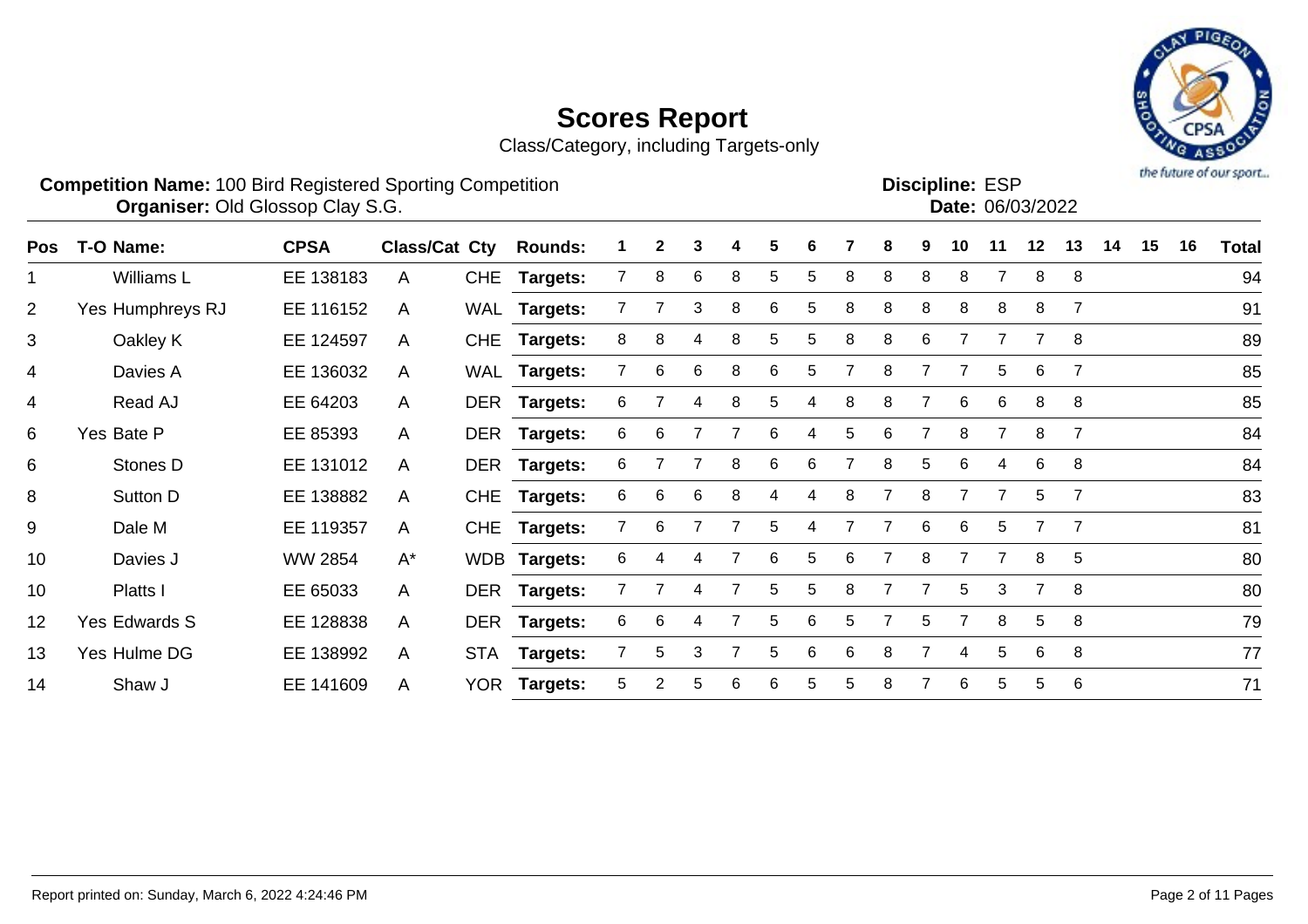Class/Category, including Targets-only



**Competition Name:** 100 Bird Registered Sporting Competition **EXP EXP Competition EXP Organiser:** Old Glossop Clay S.G. **Community Contract Contract Contract Contract Contract Contract Contract Contract Contract Contract Contract Contract Contract Contract Contract Contract Contract Contract Contract Contr** 

**Discipline:**

| ו∪∟ .הטוויוקוטכ |                  |
|-----------------|------------------|
|                 | Date: 06/03/2022 |
|                 |                  |

| <b>Pos</b>     | T-O Name:            | <b>CPSA</b> | <b>Class/Cat Cty</b> |            | <b>Rounds:</b>  |                | 2              | 3              |                | 5              | 6 |                | 8              | 9              | 10             | 11             | 12             | 13             | 14 | 15 | 16 | <b>Total</b> |
|----------------|----------------------|-------------|----------------------|------------|-----------------|----------------|----------------|----------------|----------------|----------------|---|----------------|----------------|----------------|----------------|----------------|----------------|----------------|----|----|----|--------------|
| 1              | Yes Humphreys DI     | EE 104234   | B                    |            | WAL Targets:    | 8              | 6              |                | 8              | 5              | 6 | 6              | 8              | 6              | $\overline{7}$ | 8              | 6              | 8              |    |    |    | 83           |
| $\mathbf{1}$   | Newton I             | EE 141122   | B                    | <b>LAN</b> | Targets:        | 6              | 8              |                | 8              | 6              | 5 |                | 8              | 8              | 4              | 5              | 4              | $\overline{7}$ |    |    |    | 83           |
| 3              | <b>Brown A</b>       | EE 140993   | B                    | <b>DER</b> | <b>Targets:</b> | $\overline{7}$ |                | 5              | 8              | 5              | 6 | 8              | 5              | 8              | $\overline{7}$ | $\overline{7}$ | 4              | 5              |    |    |    | 82           |
| 4              | Wilson P             | EE 138911   | B                    | LAN        | <b>Targets:</b> | $\overline{7}$ | 4              | 6              | 8              | 6              | 6 | $\overline{7}$ | 7              | 5              | 6              | 6              | 7              | 6              |    |    |    | 81           |
| 5              | Hickman J            | EE 99943    | B                    | LEI        | Targets:        | $\overline{7}$ | 4              |                | 7              | 5              | 5 | $\overline{7}$ | 8              | 6              | 5              | 4              | $\overline{7}$ | 8              |    |    |    | 80           |
| 5              | <b>Holding ST</b>    | EE 142680   | B                    | <b>CHE</b> | Targets:        | $\overline{7}$ | 5              |                | 8              | 6              | 6 | $\overline{7}$ | 5              | $6\phantom{1}$ | $\overline{7}$ | 5              | 4              | $\overline{7}$ |    |    |    | 80           |
| $\overline{7}$ | Ferguson R           | EE 106176   | B                    | <b>CHE</b> | Targets:        | 5              | $\overline{7}$ | 6              | 8              | 5              | 3 | 6              | 8              | 6              | $\overline{7}$ | $\overline{7}$ | 4              | $\overline{7}$ |    |    |    | 79           |
| 8              | Yes Hart J           | EE 112288   | $B^*$                | <b>LAN</b> | <b>Targets:</b> | 5              | 6              |                | 7              | 5              | 4 | 8              | $\overline{7}$ | 8              | 4              | 5              | 5              | $\overline{7}$ |    |    |    | 78           |
| 8              | Jowle DR             | EE 140596   | B                    | <b>CHE</b> | Targets:        | $\overline{7}$ | 6              | 5              | 6              | 3              | 3 | 8              | $\overline{7}$ | $\overline{7}$ | 3              | $\overline{7}$ | 8              | 8              |    |    |    | 78           |
| 8              | Wisternoff V         | EE 142446   | B                    | <b>DER</b> | Targets:        | 5              | 4              | $\overline{7}$ | 8              | 5              | 3 |                | 8              | 7              | 6              | 6              | 6              | 6              |    |    |    | 78           |
| 11             | Dunn R               | EE 141107   | B                    | <b>LAN</b> | <b>Targets:</b> | $\overline{7}$ | 6              | 4              | 8              | 5              | 4 | 7              | 8              | 8              | 6              | 5              | 4              | 5              |    |    |    | 77           |
| 12             | Yes Farrell M        | EE 132753   | B                    | <b>CHE</b> | <b>Targets:</b> | 6              | 5              | 4              | 6              | 6              | 4 | 5              | 7              | 8              | 5              | 4              | 8              | $\overline{7}$ |    |    |    | 75           |
| 12             | Yes Gallagher J      | EE 107984   | В                    | <b>LAN</b> | Targets:        | 6              | 4              | 4              | 6              | 5              | 6 | 8              | $\overline{7}$ | 6              | 6              | 4              | 6              | $\overline{7}$ |    |    |    | 75           |
| 12             | Jones A              | EE 113535   | B                    |            | WAL Targets:    | 5              | $\overline{7}$ | 5              | $\overline{7}$ | 3              | 5 | 6              | 8              | 8              | 5              | $\overline{7}$ | 4              | 5              |    |    |    | 75           |
| 12             | <b>Platts DA</b>     | EE 145193   | B                    | DER        | Targets:        | 5              | $\overline{7}$ |                | 8              | 6              | 3 | 8              | 6              | 6              | 6              | 4              | 2              | $\overline{7}$ |    |    |    | 75           |
| 12             | <b>Richardson NR</b> | EE 140516   | B                    | <b>YOR</b> | <b>Targets:</b> | 8              | 4              | 3              | $\overline{7}$ | 5              | 5 | 6              | $\overline{7}$ | $\overline{7}$ | $\overline{7}$ | 6              | $\overline{2}$ | 8              |    |    |    | 75           |
| 17             | Yes Hough S          | EE 113044   | В                    | <b>CHE</b> | Targets:        | 8              | 5              | 4              | 8              | $\overline{2}$ |   | 8              | 7              | 4              | $\overline{7}$ | 7              | 3              | 8              |    |    |    | 72           |
| 17             | Yes Robins J         | EE 132534   | B                    | <b>CHE</b> | Targets:        | 6              | 6              |                | 5              | 5              | 6 |                | 5              | 5              | 5              | $\overline{2}$ | 6              | $\overline{7}$ |    |    |    | 72           |
| 19             | Pantlin M            | EE 140003   | B                    | <b>LAN</b> | <b>Targets:</b> | 6              |                | 4              |                |                |   | 3              | 0              | 6              | 3              | $\overline{2}$ | 5              | 5              |    |    |    | 57           |
|                |                      |             |                      |            |                 |                |                |                |                |                |   |                |                |                |                |                |                |                |    |    |    |              |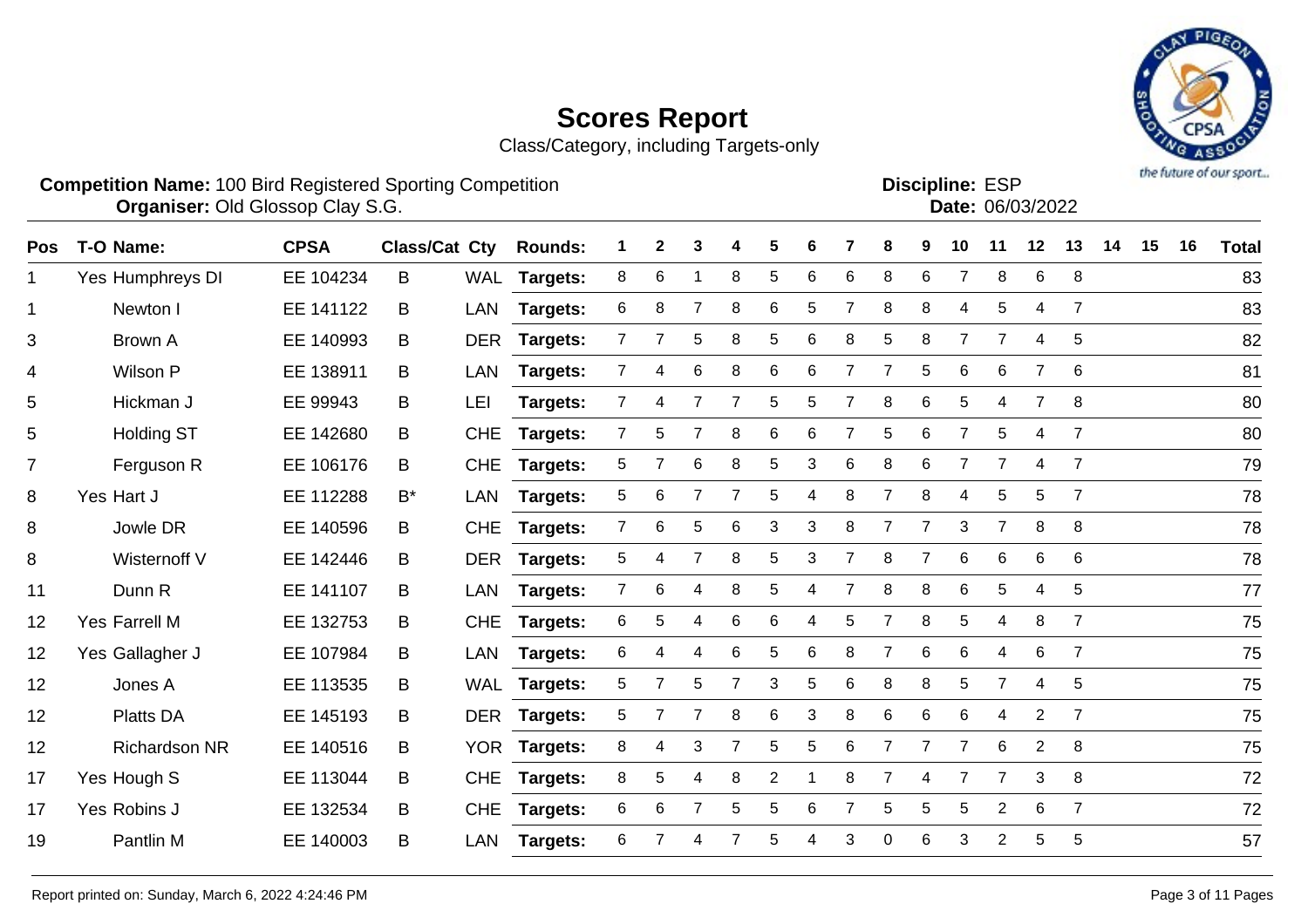Class/Category, including Targets-only



#### **Competition Name:** 100 Bird Registered Sporting Competition **EXP EXP Competition EXP Organiser:** Old Glossop Clay S.G. **Community Contract Contract Contract Contract Contract Contract Contract Contract Contract Contract Contract Contract Contract Contract Contract Contract Contract Contract Contract Contr**

| <b>Discipline: ESP</b> |                  |
|------------------------|------------------|
|                        | Date: 06/03/2022 |
|                        |                  |

| <b>Pos</b>     | T-O Name:          | <b>CPSA</b> | <b>Class/Cat Cty</b> |            | <b>Rounds:</b>  |                | 2              | 3              | 4 | 5 | 6              |                | 8              | 9              | 10             | 11             | 12             | 13             | 14 | 15 | 16 | <b>Total</b> |
|----------------|--------------------|-------------|----------------------|------------|-----------------|----------------|----------------|----------------|---|---|----------------|----------------|----------------|----------------|----------------|----------------|----------------|----------------|----|----|----|--------------|
| 1.             | Yes Wisternoff S   | EE 142445   | C                    | <b>DER</b> | <b>Targets:</b> | $\overline{7}$ | 7              | 4              | 8 | 6 | $\overline{2}$ |                | 7              | 8              | 8              | $\overline{7}$ | 4              | 8              |    |    |    | 83           |
| 2              | Cadwell D          | EE 144710   | C                    | <b>DER</b> | Targets:        | $\overline{7}$ | $\overline{2}$ | 6              | 7 | 4 | 5              | 8              | $\overline{7}$ | $\overline{7}$ | 7              | 5              | 6              | 8              |    |    |    | 79           |
| 3              | Dale PC            | EE 144056   | C                    | <b>CHE</b> | <b>Targets:</b> | 8              | 5              | 3              | 8 | 5 | 6              | 5              | 8              | 7              |                | $\overline{2}$ | 6              | 8              |    |    |    | 78           |
| 4              | Yes Holden B       | EE 135757   | C                    | <b>LAN</b> | Targets:        | $\overline{7}$ |                | 5              | 4 | 5 | 6              | 6              | 6              | 5              | 8              | 4              | 6              | 8              |    |    |    | 77           |
| 5              | Yes Pattison M     | EE 133097   | C                    | <b>CHE</b> | Targets:        | 6              | 3              | 5              | 8 | 3 | 5              | 7              | 8              | $\overline{7}$ | 8              | 5              | $\overline{4}$ | 6              |    |    |    | 75           |
| 6              | Wragg D            | EE 34044    | C                    |            | DER Targets:    | 5              | 5              | 4              | 8 | 5 | 4              | 6              | 6              | 8              | 6              | 6              | 3              | 8              |    |    |    | 74           |
| $\overline{7}$ | Haworth P          | EE 125393   | C                    | <b>LAN</b> | Targets:        | 5              | 5              | 5              | 6 | 4 | 4              | 4              | 8              | 8              | $\,6$          | 4              | 4              | 8              |    |    |    | 71           |
| $\overline{7}$ | Houghton N         | EE 143284   | C                    | LAN        | Targets:        | 4              | 4              | 4              | 6 | 5 | 5              | 4              | 6              | $\overline{7}$ | $\overline{7}$ | 6              | 5              | 8              |    |    |    | 71           |
| $\overline{7}$ | Nolan S            | EE 144519   | C                    | <b>LAN</b> | <b>Targets:</b> | 6              | 4              | 4              | 6 | 5 | 5              | $\overline{7}$ | 7              | 5              | 4              | $\sqrt{5}$     | $\,6$          | $\overline{7}$ |    |    |    | 71           |
| $\overline{7}$ | Sprowell A         | EE 141489   | C                    | <b>LAN</b> | <b>Targets:</b> | 5              | $\overline{7}$ | $\overline{2}$ | 8 | 6 | 4              | 4              | 8              | $\overline{7}$ |                | $\overline{7}$ | $\overline{4}$ | 8              |    |    |    | 71           |
| 11             | Yes Gombos P       | EE 87693    | C                    | <b>LAN</b> | Targets:        | 4              | 4              | 5              | 7 | 6 | 4              | $\overline{7}$ | 7              | 6              | 5              | 3              | 4              | $\overline{7}$ |    |    |    | 69           |
| 11             | Sprowell T         | EE 141490   | C                    | LAN        | Targets:        | 5              | 6              | 3              | 7 | 5 | 5              | 3              | 6              | 6              | $\overline{7}$ | 8              | 3              | 5              |    |    |    | 69           |
| 13             | Firn WJ            | EE 139478   | C                    | YOR        | Targets:        | 5              | 3              | $\overline{2}$ | 7 | 6 | 6              | 5              | 6              | 3              | $\overline{7}$ | 6              | 6              | 5              |    |    |    | 67           |
| 13             | Yes Townsend K     | EE 137864   | C                    |            | NFK Targets:    | 5              | 4              | 7              | 5 | 5 | 2              | 6              | 5              | 4              | 6              | 5              | 5              | 8              |    |    |    | 67           |
| 15             | <b>Boydell GJ</b>  | EE 97589    | C                    | <b>LAN</b> | Targets:        | 6              | 5              | 4              | 6 | 5 | 5              | 6              | 6              | 3              | 3              | 5              | 4              | 8              |    |    |    | 66           |
| 15             | Power <sub>S</sub> | EE 141859   | C                    | LAN        | Targets:        | 4              | 3              | 5              | 6 | 5 | 4              | 6              | 4              | $\overline{7}$ | 6              | 6              | 4              | 6              |    |    |    | 66           |
| 15             | Yes Warner G       | EE 144629   | C                    | <b>LAN</b> | <b>Targets:</b> | $\overline{a}$ | 4              | 6              | 6 |   | 4              | 8              | $\overline{7}$ | 4              | 6              | 5              | $\,6$          | $\overline{7}$ |    |    |    | 66           |
| 18             | Yes Baguley P      | EE 106136   | C                    | <b>CHE</b> | Targets:        | 6              | 3              | 4              | 6 | 4 | 4              | 6              | 5              | $\overline{7}$ | 4              | 4              | 5              | $\overline{7}$ |    |    |    | 65           |
| 18             | Middleton J        | EE 144497   | C                    | <b>YOR</b> | Targets:        | 4              | 6              | 6              | 4 | 3 |                | 4              | 5              | 7              | 4              | 7              | 4              | $\overline{7}$ |    |    |    | 65           |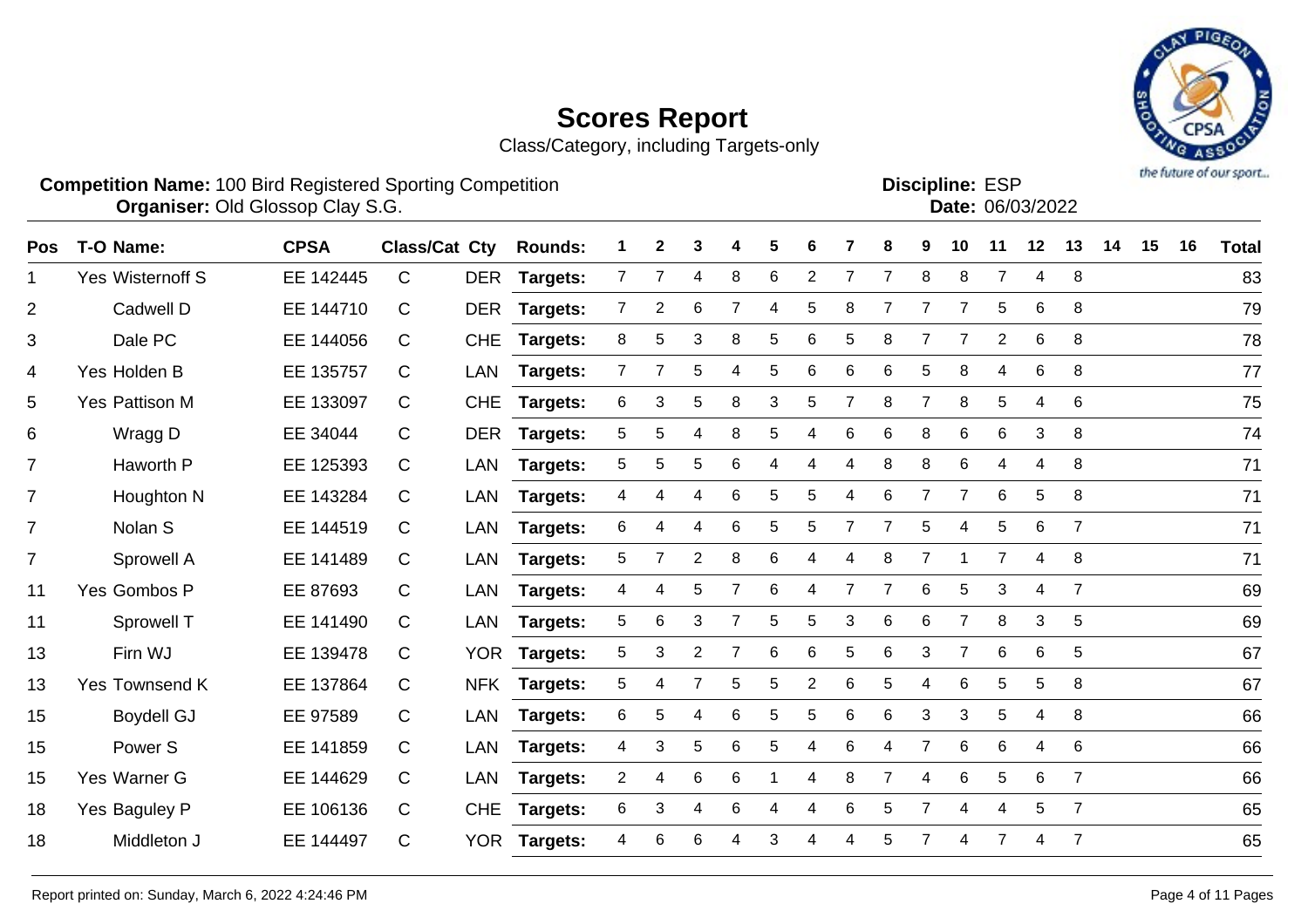

|     | <b>Competition Name: 100 Bird Registered Sporting Competition</b><br><b>Organiser: Old Glossop Clay S.G.</b> |             |               |            |                |   |              |   |                |   |   |   |    |   | <b>Discipline: ESP</b> |     | Date: 06/03/2022 |     |    |    |    | the future of our sport |
|-----|--------------------------------------------------------------------------------------------------------------|-------------|---------------|------------|----------------|---|--------------|---|----------------|---|---|---|----|---|------------------------|-----|------------------|-----|----|----|----|-------------------------|
| Pos | T-O Name:                                                                                                    | <b>CPSA</b> | Class/Cat Cty |            | <b>Rounds:</b> |   | $\mathbf{2}$ | 3 | 4              | 5 | 6 |   | 8  | 9 | 10                     | -11 | 12               | 13  | 14 | 15 | 16 | Total                   |
| 20  | Yes Corke S                                                                                                  | EE 141355   | $\mathsf{C}$  | <b>STA</b> | Targets:       |   | 5            | 4 | 6              | 4 | 2 | 5 | 3  | 6 |                        | 5   |                  | 5   |    |    |    | 60                      |
| 21  | Yes Crabtree P                                                                                               | EE 135755   | C             | LAN        | Targets:       | 3 | 3            | 6 | $\overline{0}$ | 5 | 4 | 3 | 8  | 5 | 4                      | 4   | 3                | -8  |    |    |    | 56                      |
| 22  | Yes Gallagher T                                                                                              | EE 140418   | C.            | LAN        | Targets:       | 2 | 3            |   | -6             | 5 |   |   | 3  | 5 | 6                      | 4   | 3                | - 6 |    |    |    | 52                      |
| 23  | <b>Roocroft MTR</b>                                                                                          | EE 146165   | $C^*$         | LAN        | Targets:       | 3 | 4            |   | 6              | 3 | 2 | 5 |    | 3 | 5                      | 2   | 2                | -5  |    |    |    | 48                      |
| 24  | <b>Yes Waters CW</b>                                                                                         | EE 146399   | $C^*$         |            | DER Targets:   | 4 | 2            | 6 | 4              |   |   |   | 4  | 6 | 3                      |     | 5.               | 3   |    |    |    | 47                      |
| 25  | Thompson A                                                                                                   | EE 140097   | C             | <b>DER</b> | Targets:       |   | 6            |   | 4              |   | 3 |   | 5. | 3 | 3                      |     |                  | -6  |    |    |    | 42                      |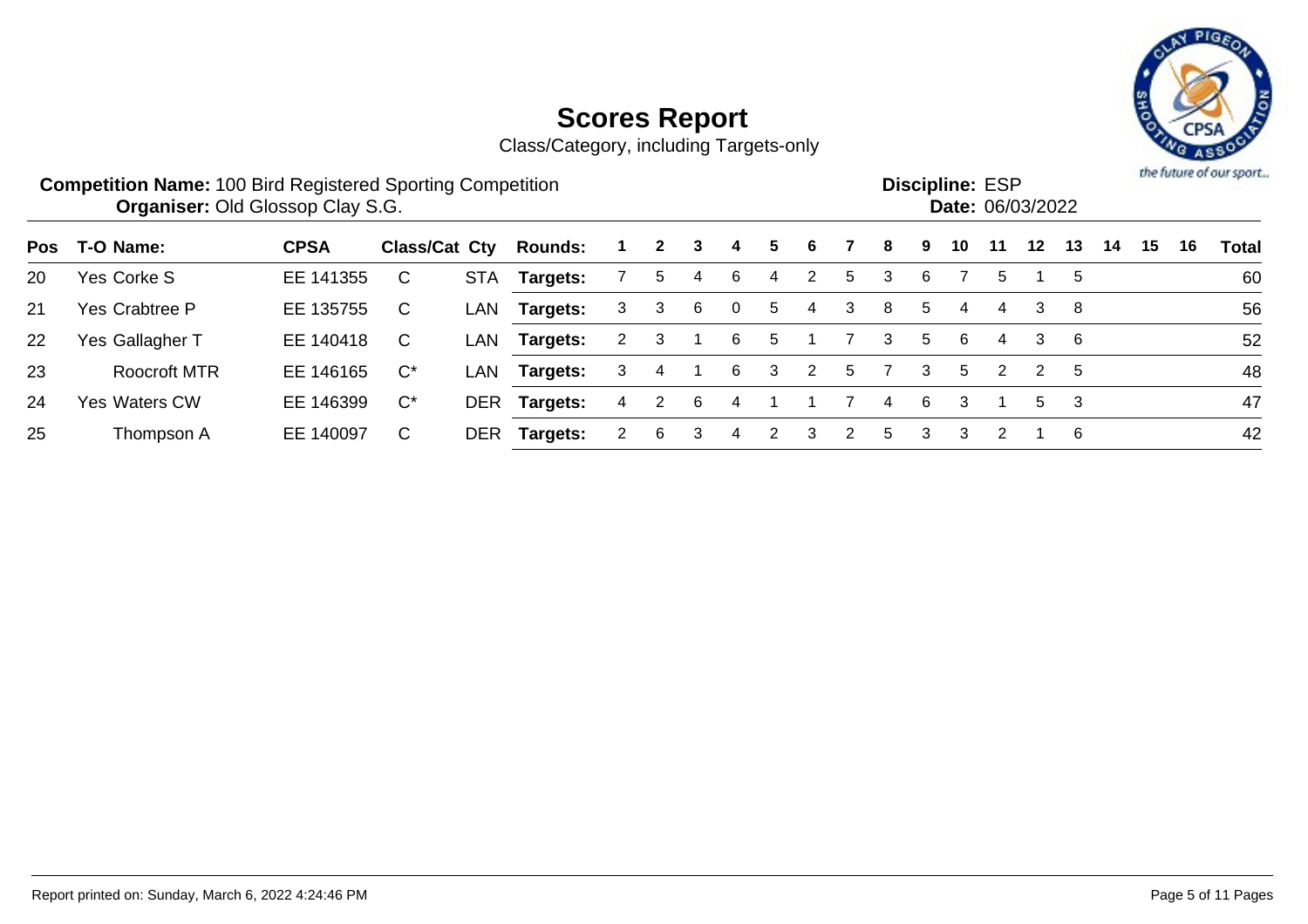

|   | <b>Competition Name: 100 Bird Registered Sporting Competition</b><br><b>Organiser: Old Glossop Clay S.G.</b> |             |     |     |                                                              |                           |         |  |  |         | <b>Discipline: ESP</b><br><b>Date: 06/03/2022</b> |  |     |  | the future of our sport |
|---|--------------------------------------------------------------------------------------------------------------|-------------|-----|-----|--------------------------------------------------------------|---------------------------|---------|--|--|---------|---------------------------------------------------|--|-----|--|-------------------------|
|   | Pos T-O Name:                                                                                                | <b>CPSA</b> |     |     | Class/Cat Cty Rounds: 1 2 3 4 5 6 7 8 9 10 11 12 13 14 15 16 |                           |         |  |  |         |                                                   |  |     |  | Total                   |
|   | Oakley K                                                                                                     | EE 124597   | LDY |     | CHE Targets:                                                 | 8 8 4 8 5 5 8 8 6 7 7 7 8 |         |  |  |         |                                                   |  |     |  | 89                      |
| 2 | Sprowell A                                                                                                   | EE 141489   | LDY | LAN | <b>Targets:</b> 5 7 2 8 6 4 4 8 7 1 7 4 8                    |                           |         |  |  |         |                                                   |  |     |  | 71                      |
|   | Yes Waters CW                                                                                                | EE 146399   | LDY |     | DER Targets:                                                 |                           | 4 2 6 4 |  |  | 7 4 6 3 |                                                   |  | 5 3 |  | 47                      |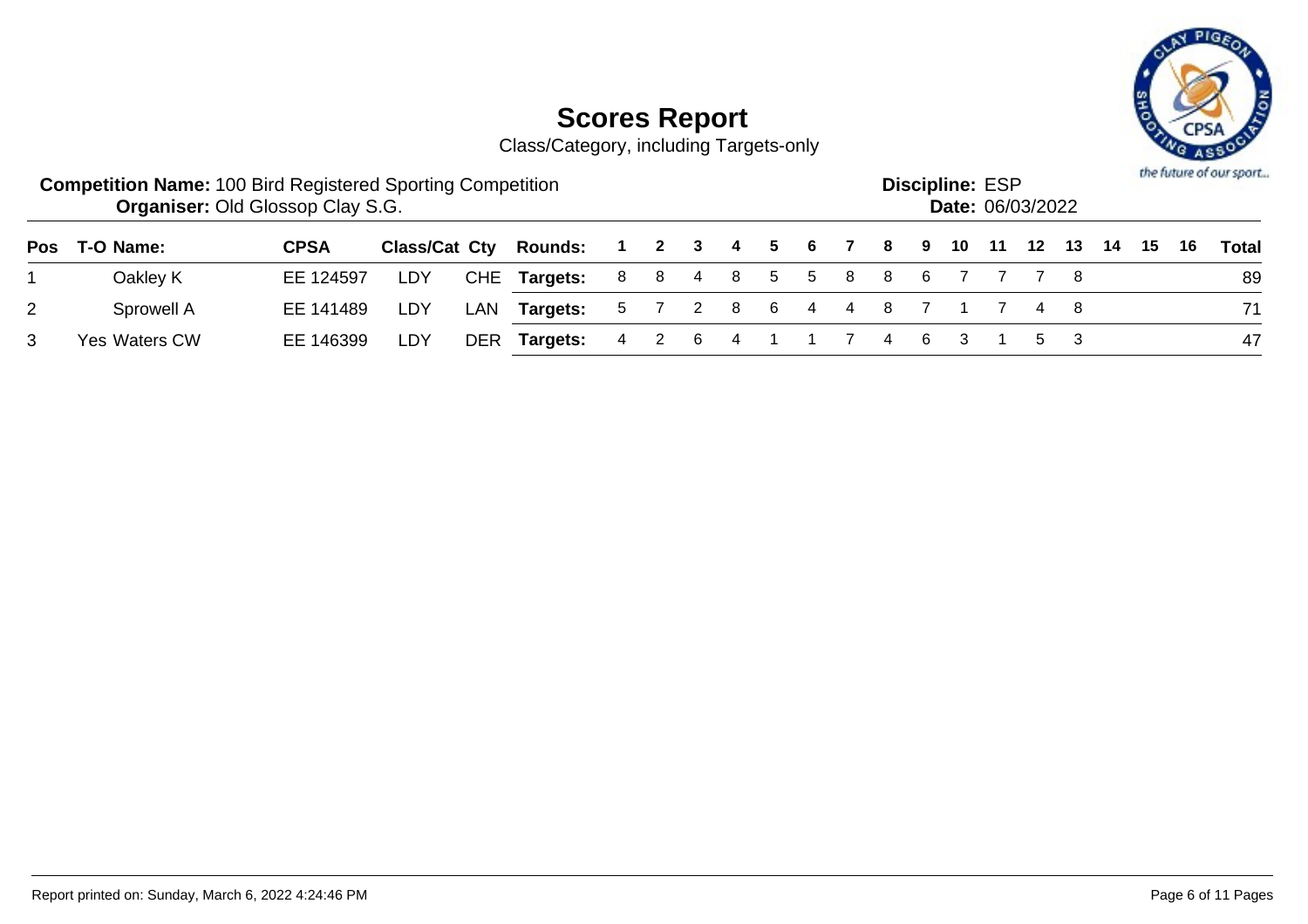

| <b>Competition Name: 100 Bird Registered Sporting Competition</b><br><b>Organiser: Old Glossop Clay S.G.</b> |             |     |                                                              |  |  |  |  |  | <b>Discipline: ESP</b><br><b>Date: 06/03/2022</b> |  |  | the future of our sport |
|--------------------------------------------------------------------------------------------------------------|-------------|-----|--------------------------------------------------------------|--|--|--|--|--|---------------------------------------------------|--|--|-------------------------|
| Pos T-O Name:                                                                                                | <b>CPSA</b> |     | Class/Cat Cty Rounds: 1 2 3 4 5 6 7 8 9 10 11 12 13 14 15 16 |  |  |  |  |  |                                                   |  |  | <b>Total</b>            |
| Cyffin-Jones M                                                                                               | FF 123747   | SNR | SHR Targets: 8 7 8 8 6 6 8 8 8 8 4 8 8                       |  |  |  |  |  |                                                   |  |  | 95                      |

| 1              | Cyffin-Jones M          | EE 123747      | <b>SNR</b> | <b>SHR</b> | <b>Targets:</b> | 8              | 7              | 8              | 8 | 6 | 6 | 8 | 8 | 8              | 8              | 4              | 8              | 8              | 95 |
|----------------|-------------------------|----------------|------------|------------|-----------------|----------------|----------------|----------------|---|---|---|---|---|----------------|----------------|----------------|----------------|----------------|----|
| 1              | Keeble JA               | WW 2370        | <b>SNR</b> |            | WDB Targets:    | 8              | 8              | 6              | 8 | 5 | 6 |   | 8 | 8              | 7              | 8              | 8              | 8              | 95 |
| 3              | Williams L              | EE 138183      | <b>SNR</b> | <b>CHE</b> | <b>Targets:</b> |                | 8              | 6              | 8 | 5 | 5 | 8 | 8 | 8              | 8              |                | 8              | 8              | 94 |
| 4              | <b>Miller TW</b>        | EE 116766      | <b>SNR</b> |            | DER Targets:    | 8              | 8              | 6              | 8 | 5 | 6 | 8 | 8 | 7              | 8              | 6              | 8              | $\overline{7}$ | 93 |
| 5              | Evans S                 | <b>WW 155</b>  | <b>SNR</b> |            | WDB Targets:    |                | 8              | 6              | 8 | 6 | 6 | 7 | 8 | $\overline{7}$ | 8              | 7              | 6              | 8              | 92 |
| 6              | Yes Humphreys RJ        | EE 116152      | <b>SNR</b> |            | WAL Targets:    | $\overline{7}$ | $\overline{7}$ | 3              | 8 | 6 | 5 | 8 | 8 | 8              | 8              | 8              | 8              | $\overline{7}$ | 91 |
| $\overline{7}$ | Oakley M                | EE 124615      | <b>SNR</b> | <b>CHE</b> | <b>Targets:</b> | 6              | $\overline{7}$ | 6              | 8 | 5 | 5 | 7 |   | 8              | 8              | $\overline{7}$ | $\overline{7}$ | 8              | 89 |
| 8              | Davies GN               | WW 1033        | <b>SNR</b> |            | WDB Targets:    | 8              | 8              |                | 7 | 5 | 4 | 7 |   | 7              | 8              | 6              | 6              | 8              | 88 |
| 8              | Hunt C                  | EE 117355      | <b>SNR</b> |            | DER Targets:    | 5              | 8              | 6              | 8 | 5 | 5 |   | 8 | 6              | 8              |                | $\overline{7}$ | 8              | 88 |
| 10             | Humphreys P             | <b>WW 1858</b> | <b>SNR</b> |            | WDB Targets:    | 6              | 4              | 6              | 8 | 6 | 6 | 8 | 8 | 8              | 5              |                | 7              | $\overline{7}$ | 86 |
| 11             | Davies A                | EE 136032      | <b>SNR</b> | WAL        | <b>Targets:</b> |                | 6              | 6              | 8 | 6 | 5 | 7 | 8 | 7              |                | 5              | 6              | $\overline{7}$ | 85 |
| 12             | Stones D                | EE 131012      | <b>SNR</b> | <b>DER</b> | <b>Targets:</b> | 6              | 7              | $\overline{7}$ | 8 | 6 | 6 |   | 8 | 5              | 6              | 4              | 6              | 8              | 84 |
| 13             | Yes Humphreys DI        | EE 104234      | <b>SNR</b> |            | WAL Targets:    | 8              | 6              |                | 8 | 5 | 6 | 6 | 8 | 6              | $\overline{7}$ | 8              | 6              | 8              | 83 |
| 13             | Newton I                | EE 141122      | <b>SNR</b> | <b>LAN</b> | Targets:        | 6              | 8              | $\overline{7}$ | 8 | 6 | 5 | 7 | 8 | 8              | 4              | 5              | 4              | $\overline{7}$ | 83 |
| 13             | Sutton D                | EE 138882      | <b>SNR</b> | <b>CHE</b> | <b>Targets:</b> | 6              | 6              | 6              | 8 | 4 | 4 | 8 |   | 8              |                | 7              | 5              | $\overline{7}$ | 83 |
| 13             | <b>Yes Wisternoff S</b> | EE 142445      | <b>SNR</b> | <b>DER</b> | <b>Targets:</b> |                | 7              | 4              | 8 | 6 | 2 |   |   | 8              | 8              |                | 4              | 8              | 83 |
| 17             | Brown A                 | EE 140993      | <b>SNR</b> | <b>DER</b> | <b>Targets:</b> |                | 7              | 5              | 8 | 5 | 6 | 8 | 5 | 8              |                | 7              | 4              | 5              | 82 |
| 18             | Dale M                  | EE 119357      | <b>SNR</b> | <b>CHE</b> | <b>Targets:</b> |                | 6              |                |   | 5 | 4 |   |   | 6              | 6              | 5              | $\overline{7}$ | $\overline{7}$ | 81 |
| 18             | Wilson P                | EE 138911      | <b>SNR</b> | <b>LAN</b> | <b>Targets:</b> |                | 4              | 6              | 8 | 6 | 6 |   |   | 5              | 6              | 6              | $\overline{7}$ | 6              | 81 |
|                |                         |                |            |            |                 |                |                |                |   |   |   |   |   |                |                |                |                |                |    |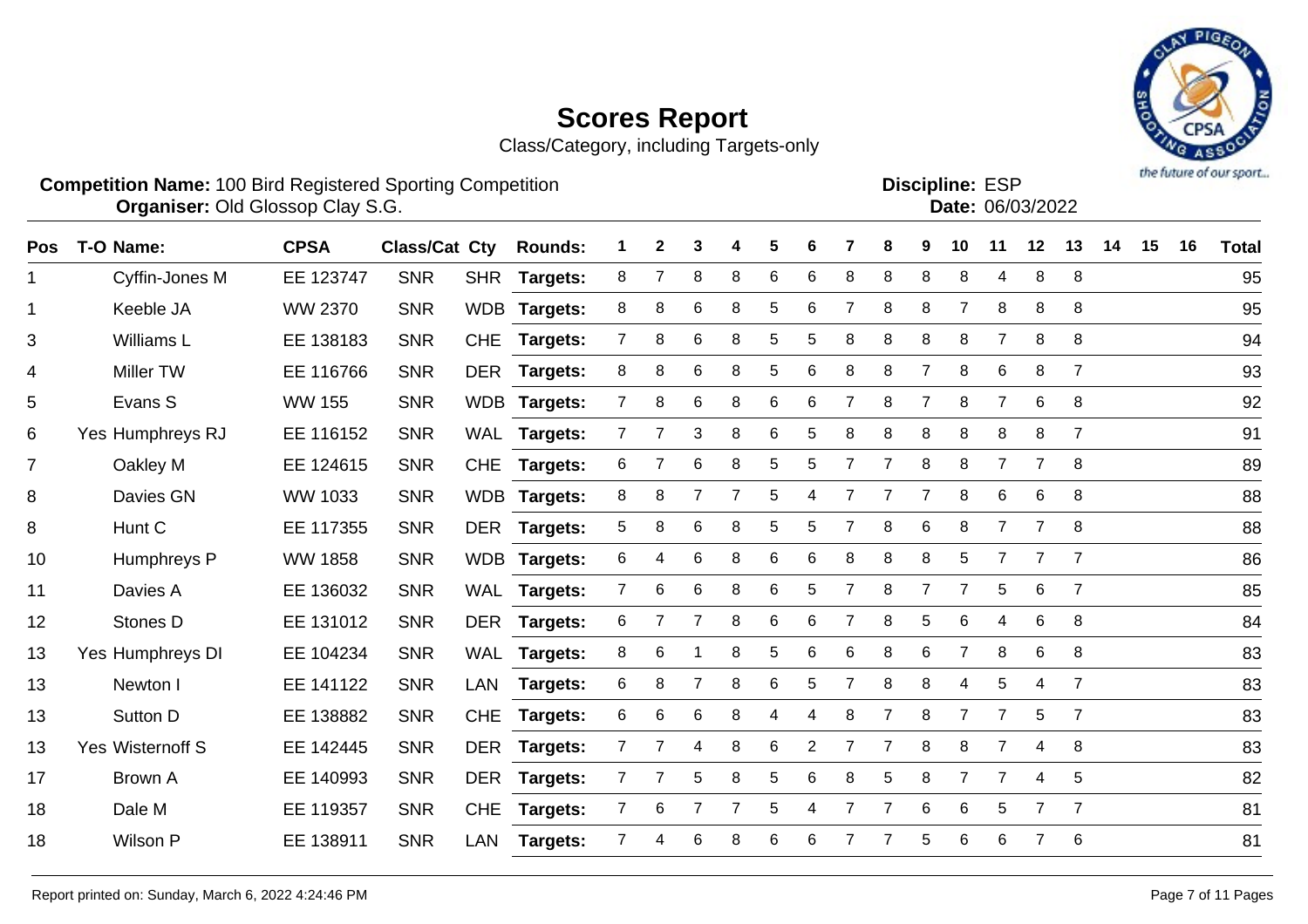Class/Category, including Targets-only



Discipline: ESP<br>Date: 06/03/2022

**Competition Name:** 100 Bird Registered Sporting Competition **EXP EXP Competition EXP Organiser:** Old Glossop Clay S.G. **Community Contract Contract Contract Contract Contract Contract Contract Contract Contract Contract Contract Contract Contract Contract Contract Contract Contract Contract Contract Contr** 

| Pos | T-O Name:            | <b>CPSA</b> | <b>Class/Cat Cty</b> |            | <b>Rounds:</b>  |                | 2              | 3 |   | 5 | 6 |   | 8              | 9              | 10             | 11             | 12             | 13             | 14 | 15 | 16 | <b>Total</b> |
|-----|----------------------|-------------|----------------------|------------|-----------------|----------------|----------------|---|---|---|---|---|----------------|----------------|----------------|----------------|----------------|----------------|----|----|----|--------------|
| 20  | Hickman J            | EE 99943    | <b>SNR</b>           | LEI        | Targets:        | $\overline{7}$ | 4              | 7 | 7 | 5 | 5 | 7 | 8              | 6              | 5              | 4              | $\overline{7}$ | 8              |    |    |    | 80           |
| 20  | <b>Holding ST</b>    | EE 142680   | <b>SNR</b>           | <b>CHE</b> | <b>Targets:</b> | $\overline{7}$ | 5              | 7 | 8 | 6 | 6 | 7 | 5              | 6              | 7              | 5              | 4              | $\overline{7}$ |    |    |    | 80           |
| 20  | Yes Mann JH          | EE 110065   | <b>SNR</b>           | <b>CHE</b> | <b>Targets:</b> | 6              | 6              | 5 | 8 | 5 | 6 | 6 | 8              | 8              | 7              | 4              | 5              | 6              |    |    |    | 80           |
| 23  | Cadwell D            | EE 144710   | <b>SNR</b>           | <b>DER</b> | <b>Targets:</b> | $\overline{7}$ | $\overline{2}$ | 6 |   | 4 | 5 | 8 | $\overline{7}$ | $\overline{7}$ | $\overline{7}$ | 5              | $\,6$          | 8              |    |    |    | 79           |
| 24  | Dale PC              | EE 144056   | <b>SNR</b>           | <b>CHE</b> | Targets:        | 8              | 5              | 3 | 8 | 5 | 6 | 5 | 8              | 7              | 7              | $\overline{2}$ | $\,6$          | 8              |    |    |    | 78           |
| 24  | Jowle DR             | EE 140596   | <b>SNR</b>           | <b>CHE</b> | <b>Targets:</b> | $\overline{7}$ | 6              | 5 | 6 | 3 | 3 | 8 |                |                | 3              | $\overline{7}$ | 8              | 8              |    |    |    | 78           |
| 24  | Wisternoff V         | EE 142446   | <b>SNR</b>           | <b>DER</b> | <b>Targets:</b> | 5              | 4              | 7 | 8 | 5 | 3 |   | 8              | 7              | 6              | 6              | $\,6$          | $\,6$          |    |    |    | 78           |
| 27  | Yes Holden B         | EE 135757   | <b>SNR</b>           | <b>LAN</b> | <b>Targets:</b> | $\overline{7}$ | 7              | 5 | 4 | 5 | 6 | 6 | 6              | 5              | 8              | 4              | 6              | 8              |    |    |    | 77           |
| 28  | Yes Farrell M        | EE 132753   | <b>SNR</b>           | <b>CHE</b> | <b>Targets:</b> | 6              | 5              | 4 | 6 | 6 | 4 | 5 | 7              | 8              | 5              | 4              | 8              | $\overline{7}$ |    |    |    | 75           |
| 28  | Jones A              | EE 113535   | <b>SNR</b>           |            | WAL Targets:    | 5              | 7              | 5 |   | 3 | 5 | 6 | 8              | 8              | 5              | $\overline{7}$ | 4              | 5              |    |    |    | 75           |
| 28  | <b>Platts DA</b>     | EE 145193   | <b>SNR</b>           | <b>DER</b> | <b>Targets:</b> | 5              | 7              | 7 | 8 | 6 | 3 | 8 | 6              | 6              | 6              | 4              | $\overline{2}$ | $\overline{7}$ |    |    |    | 75           |
| 28  | <b>Richardson NR</b> | EE 140516   | <b>SNR</b>           | <b>YOR</b> | <b>Targets:</b> | 8              | 4              | 3 |   | 5 | 5 | 6 | 7              | $\overline{7}$ | $\overline{7}$ | 6              | $\overline{2}$ | 8              |    |    |    | 75           |
| 32  | Yes Robins J         | EE 132534   | <b>SNR</b>           | <b>CHE</b> | <b>Targets:</b> | 6              | 6              | 7 | 5 | 5 | 6 |   | 5              | 5              | 5              | $\overline{2}$ | 6              | $\overline{7}$ |    |    |    | 72           |
| 33  | Haworth P            | EE 125393   | <b>SNR</b>           | LAN        | <b>Targets:</b> | 5              | 5              | 5 | 6 | 4 | 4 | 4 | 8              | 8              | 6              | 4              | 4              | 8              |    |    |    | 71           |
| 33  | Houghton N           | EE 143284   | <b>SNR</b>           | <b>LAN</b> | Targets:        | 4              | 4              | 4 | 6 | 5 | 5 | 4 | 6              | $\overline{7}$ | $\overline{7}$ | 6              | $\sqrt{5}$     | 8              |    |    |    | 71           |
| 33  | Nolan S              | EE 144519   | <b>SNR</b>           | <b>LAN</b> | Targets:        | 6              | 4              | 4 | 6 | 5 | 5 | 7 | $\overline{7}$ | 5              | 4              | 5              | 6              | $\overline{7}$ |    |    |    | 71           |
| 33  | Shaw J               | EE 141609   | <b>SNR</b>           | <b>YOR</b> | <b>Targets:</b> | 5              | 2              | 5 | 6 | 6 | 5 | 5 | 8              | 7              | 6              | 5              | 5              | 6              |    |    |    | 71           |
| 37  | Yes Gombos P         | EE 87693    | <b>SNR</b>           | <b>LAN</b> | Targets:        | 4              | 4              | 5 |   | 6 | 4 |   |                | 6              | 5              | 3              | $\overline{4}$ | $\overline{7}$ |    |    |    | 69           |
| 37  | Sprowell T           | EE 141490   | <b>SNR</b>           | LAN        | <b>Targets:</b> | 5              | 6              | 3 |   | 5 | 5 | 3 | 6              | 6              |                | 8              | 3              | 5              |    |    |    | 69           |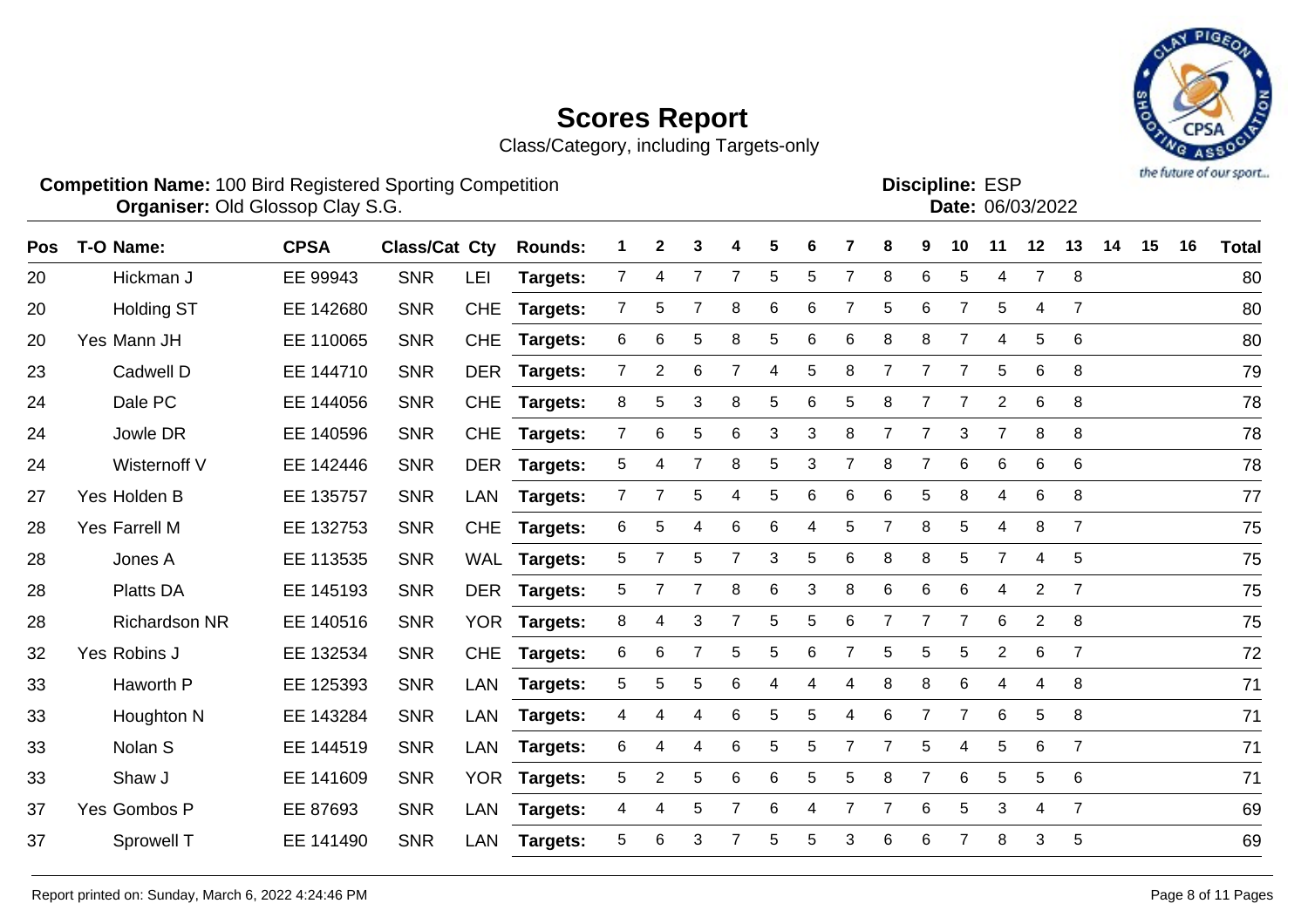

| <b>Competition Name: 100 Bird Registered Sporting Competition</b><br><b>Discipline: ESP</b><br><b>Organiser: Old Glossop Clay S.G.</b><br>Date: 06/03/2022 |                     |             |                      |            |                 |    |              |   |          |   |                |                |              |    | the future of our sport. |                |                |    |    |    |    |       |
|------------------------------------------------------------------------------------------------------------------------------------------------------------|---------------------|-------------|----------------------|------------|-----------------|----|--------------|---|----------|---|----------------|----------------|--------------|----|--------------------------|----------------|----------------|----|----|----|----|-------|
| Pos                                                                                                                                                        | T-O Name:           | <b>CPSA</b> | <b>Class/Cat Cty</b> |            | <b>Rounds:</b>  |    | $\mathbf{2}$ | 3 | 4        | 5 | 6              |                | 8            | 9  | 10                       | 11             | $12 \,$        | 13 | 14 | 15 | 16 | Total |
| 39                                                                                                                                                         | Firn WJ             | EE 139478   | <b>SNR</b>           | <b>YOR</b> | Targets:        | 5. | 3            | 2 |          | 6 | 6              | 5              | 6            | 3  |                          | 6              | 6              | 5  |    |    |    | 67    |
| 40                                                                                                                                                         | Power <sub>S</sub>  | EE 141859   | <b>SNR</b>           | LAN        | <b>Targets:</b> | 4  | 3            | 5 | 6.       | 5 | 4              | 6              | 4            |    | 6                        | 6              | 4              | 6  |    |    |    | 66    |
| 41                                                                                                                                                         | Middleton J         | EE 144497   | <b>SNR</b>           | <b>YOR</b> | <b>Targets:</b> | 4  | 6            | 6 | 4        | 3 | 4              | 4              | 5            |    | 4                        |                | 4              |    |    |    |    | 65    |
| 42                                                                                                                                                         | Yes Corke S         | EE 141355   | <b>SNR</b>           | <b>STA</b> | Targets:        |    | 5.           | 4 | 6        | 4 | 2              | 5              | 3            | 6. |                          | 5              |                | 5  |    |    |    | 60    |
| 43                                                                                                                                                         | Pantlin M           | EE 140003   | <b>SNR</b>           | LAN        | Targets:        | 6  |              | 4 |          | 5 | 4              | 3              | $\mathbf{0}$ | 6  | 3                        | 2              | 5              | 5  |    |    |    | 57    |
| 44                                                                                                                                                         | Yes Crabtree P      | EE 135755   | <b>SNR</b>           | LAN        | Targets:        | 3  | 3            | 6 | $\Omega$ | 5 | 4              | 3              | 8            | 5. | 4                        | 4              | 3              | 8  |    |    |    | 56    |
| 45                                                                                                                                                         | <b>Roocroft MTR</b> | EE 146165   | <b>SNR</b>           | LAN        | Targets:        | 3  | 4            |   | 6        | 3 | $\overline{2}$ | 5              |              | 3  | 5                        | 2              | $\overline{2}$ | 5  |    |    |    | 48    |
| 46                                                                                                                                                         | Thompson A          | EE 140097   | <b>SNR</b>           | DER        | Targets:        | 2  | 6            | 3 | 4        | 2 | 3              | $\overline{2}$ | 5            | 3  | 3                        | $\overline{2}$ |                | 6  |    |    |    | 42    |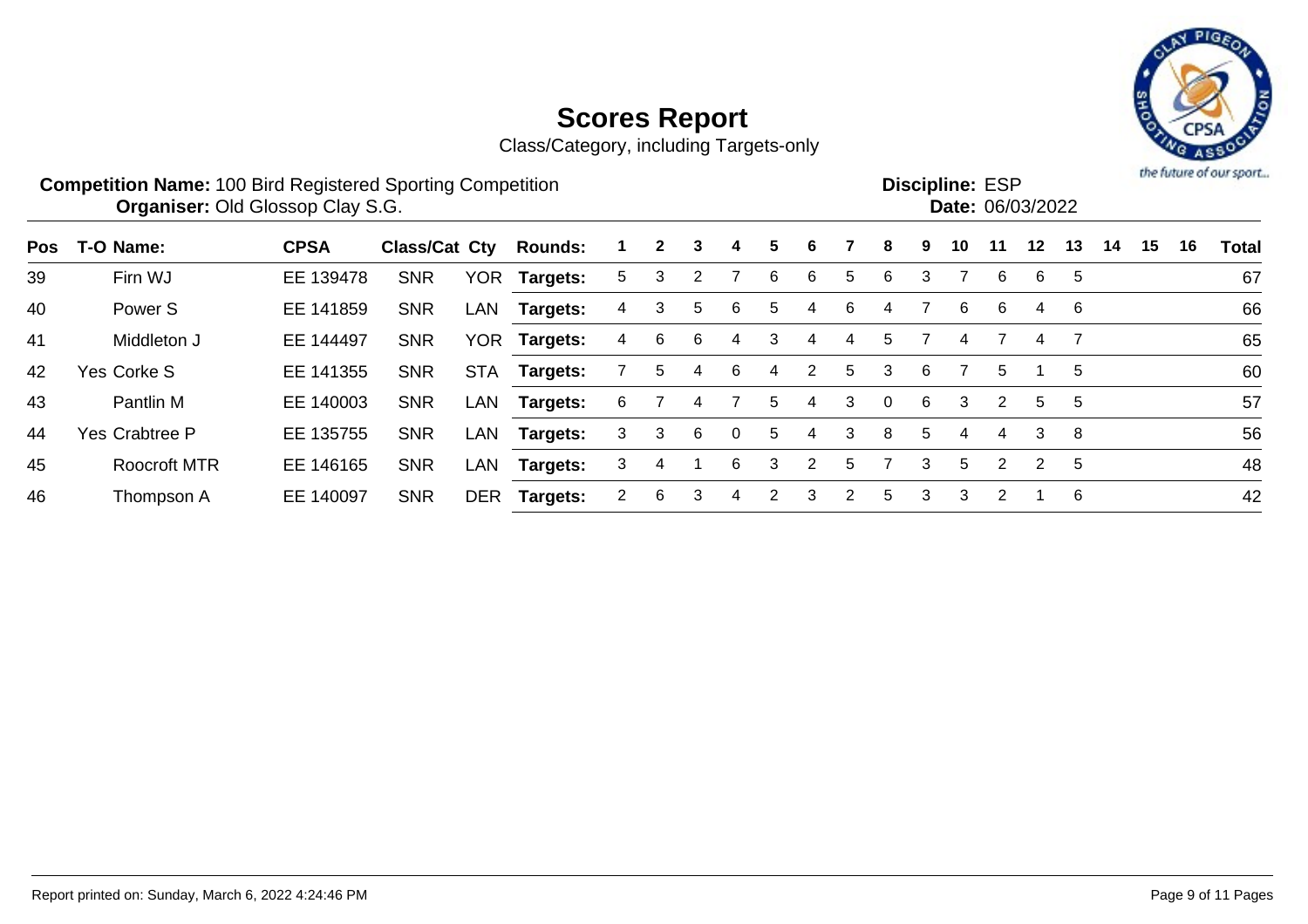Class/Category, including Targets-only



**Competition Name:** 100 Bird Registered Sporting Competition **EXP EXP Competition EXP Organiser:** Old Glossop Clay S.G. **Community Contract Contract Contract Contract Contract Contract Contract Contract Contract Contract Contract Contract Contract Contract Contract Contract Contract Contract Contract Contr** Discipline: ESP<br>Date: 06/03/2022

| <b>Pos</b>     | T-O Name:         | <b>CPSA</b>    | <b>Class/Cat Cty</b> |            | <b>Rounds:</b>  | 1.             | $\mathbf{2}$ | 3              |   | 5              | 6              |   | 8              | 9              | 10              | 11             | 12             | 13             | 14 | 15 | 16 | <b>Total</b> |
|----------------|-------------------|----------------|----------------------|------------|-----------------|----------------|--------------|----------------|---|----------------|----------------|---|----------------|----------------|-----------------|----------------|----------------|----------------|----|----|----|--------------|
| $\mathbf 1$    | Yes Stubbs I      | EE 123741      | <b>VET</b>           | <b>CHE</b> | <b>Targets:</b> | 6              | 8            | 5              | 8 | $\,6$          | 6              | 8 | 8              | 8              | 8               | 8              | $\,6$          | 8              |    |    |    | 93           |
| $\overline{2}$ | Read AJ           | EE 64203       | <b>VET</b>           | <b>DER</b> | <b>Targets:</b> | 6              | 7            | 4              | 8 | 5              | 4              | 8 | 8              |                | 6               | 6              | 8              | 8              |    |    |    | 85           |
| 3              | Yes Bate P        | EE 85393       | <b>VET</b>           | <b>DER</b> | Targets:        | 6              | 6            | 7              |   | 6              | 4              | 5 | 6              |                | 8               | $\overline{7}$ | 8              | $\overline{7}$ |    |    |    | 84           |
| 4              | Davies J          | <b>WW 2854</b> | <b>VET</b>           |            | WDB Targets:    | 6              | 4            | 4              | 7 | 6              | 5              | 6 | $\overline{7}$ | 8              | 7               | $\overline{7}$ | 8              | 5              |    |    |    | 80           |
| 4              | Platts I          | EE 65033       | <b>VET</b>           |            | DER Targets:    | $\overline{7}$ |              | 4              |   | 5              | 5              | 8 | 7              |                | 5               | 3              | $\overline{7}$ | 8              |    |    |    | 80           |
| 6              | Yes Edwards S     | EE 128838      | <b>VET</b>           | <b>DER</b> | Targets:        | 6              | 6            | 4              |   | 5              | 6              | 5 | 7              | 5              | $\overline{7}$  | 8              | 5              | 8              |    |    |    | 79           |
| 6              | Ferguson R        | EE 106176      | <b>VET</b>           | <b>CHE</b> | Targets:        | 5              | 7            | 6              | 8 | 5              | 3              | 6 | 8              | 6              | $\overline{7}$  | $\overline{7}$ | 4              | $\overline{7}$ |    |    |    | 79           |
| 8              | Yes Hart J        | EE 112288      | <b>VET</b>           | LAN        | Targets:        | 5              | 6            | 7              | 7 | 5              | 4              | 8 | 7              | 8              | 4               | 5              | 5              | 7              |    |    |    | 78           |
| 9              | Dunn R            | EE 141107      | <b>VET</b>           | LAN        | Targets:        | $\overline{7}$ | 6            | 4              | 8 | 5              | 4              |   | 8              | 8              | 6               | 5              | 4              | 5              |    |    |    | 77           |
| 9              | Yes Hulme DG      | EE 138992      | <b>VET</b>           | <b>STA</b> | Targets:        | $\overline{7}$ | 5            | 3              |   | $\mathbf 5$    | 6              | 6 | 8              |                | $\overline{4}$  | 5              | $\,6$          | 8              |    |    |    | 77           |
| 11             | Yes Gallagher J   | EE 107984      | <b>VET</b>           | LAN        | Targets:        | 6              | 4            | 4              | 6 | 5              | 6              | 8 | $\overline{7}$ | 6              | $6\phantom{1}6$ | 4              | $\,6$          | $\overline{7}$ |    |    |    | 75           |
| 11             | Yes Pattison M    | EE 133097      | <b>VET</b>           | <b>CHE</b> | <b>Targets:</b> | 6              | 3            | 5              | 8 | 3              | 5              |   | 8              | $\overline{7}$ | 8               | 5              | 4              | 6              |    |    |    | 75           |
| 13             | Wragg D           | EE 34044       | <b>VET</b>           | <b>DER</b> | <b>Targets:</b> | 5              | 5            | 4              | 8 | 5              | 4              | 6 | 6              | 8              | 6               | 6              | 3              | 8              |    |    |    | 74           |
| 14             | Yes Hough S       | EE 113044      | <b>VET</b>           | <b>CHE</b> | Targets:        | 8              | 5            | 4              | 8 | $\overline{2}$ |                | 8 | 7              | 4              | 7               | $\overline{7}$ | 3              | 8              |    |    |    | 72           |
| 15             | Yes Townsend K    | EE 137864      | <b>VET</b>           | <b>NFK</b> | Targets:        | 5              | 4            | $\overline{7}$ | 5 | 5              | $\overline{c}$ | 6 | 5              | 4              | 6               | 5              | 5              | 8              |    |    |    | 67           |
| 16             | <b>Boydell GJ</b> | EE 97589       | <b>VET</b>           | LAN        | <b>Targets:</b> | 6              | 5            | 4              | 6 | 5              | 5              | 6 | 6              | 3              | 3               | 5              | 4              | 8              |    |    |    | 66           |
| 16             | Yes Warner G      | EE 144629      | <b>VET</b>           | LAN        | <b>Targets:</b> | $\overline{2}$ | 4            | 6              | 6 |                | 4              | 8 | 7              | 4              | 6               | 5              | 6              | $\overline{7}$ |    |    |    | 66           |
| 18             | Yes Baguley P     | EE 106136      | <b>VET</b>           | <b>CHE</b> | Targets:        | 6              | 3            | 4              | 6 | 4              | 4              | 6 | 5              |                | $\overline{4}$  | 4              | 5              | 7              |    |    |    | 65           |
| 19             | Yes Lewis H       | EE 26258       | <b>VET</b>           | LAN        | Targets:        | 3              | 4            | 7              |   | 5              | 3              | 3 | 7              | 5              | 5               | 5              | 4              | 3              |    |    |    | 61           |